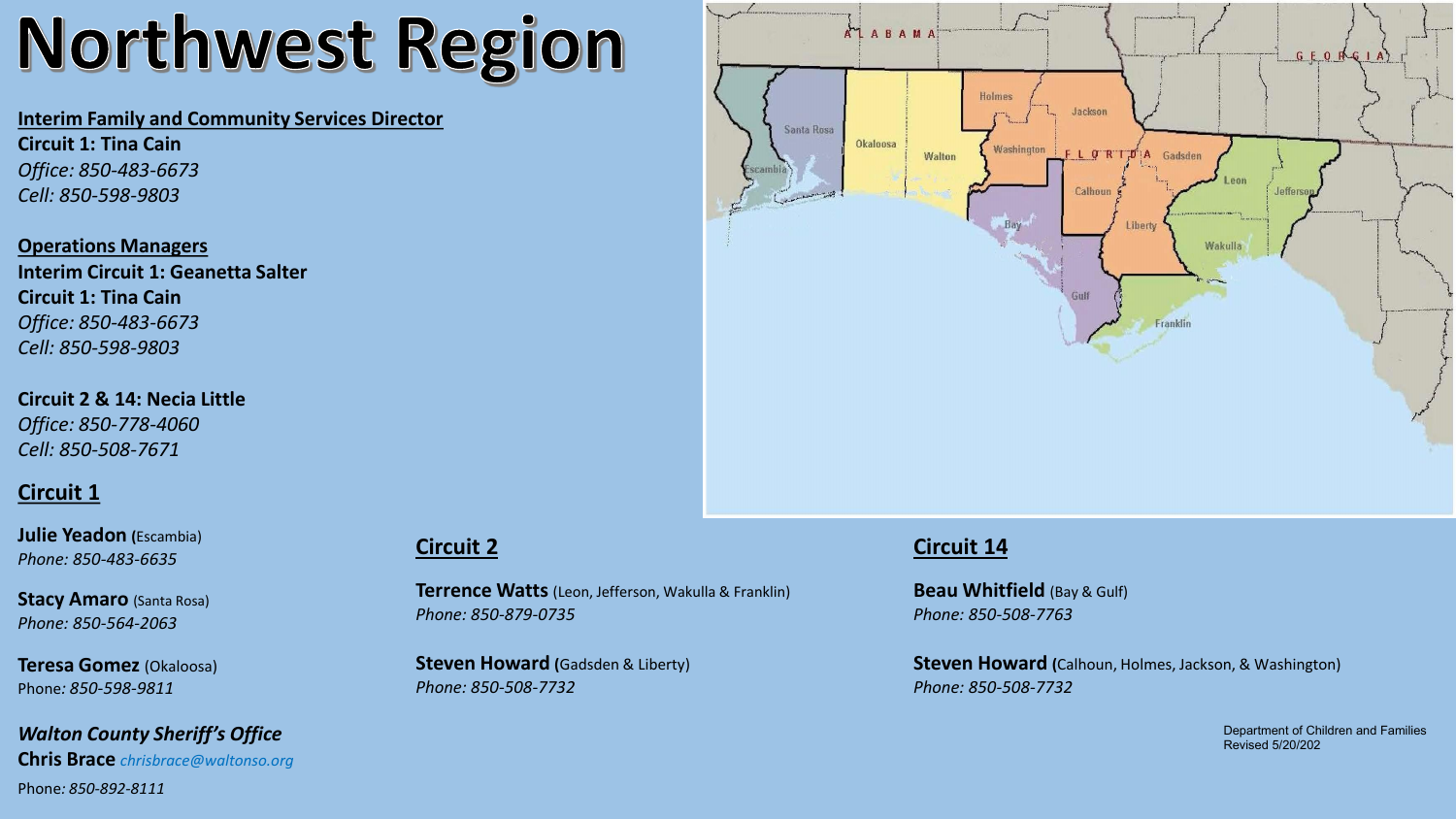# Northeast Region

# **Family and Community Services Director Kathryn Williams** *Office: 904-485-9421*

# **Operations Managers**

**Circuits 3 & 8: Clarence Green** *Office: 386-243-6095 Cell: 904-955-7896*

#### **Circuits 4: Linda Compton**

*Office: 904-485-9599 Cell: 904-219-54822*

#### **Circuits 7: Charles Puckett**

*Office: 386-481-9199 Cell: 386-316-2057*

### **Circuit 3 & 8**

**Xavier White** (Alachua, Dixie, Gilchrist, & Levy) *Office: 352-415-6139 Cell: 352-284-6952*

**Vondarius Lane (**Baker, Bradford, Columbia, Hamilton, Lafayette, Madison, Suwanee, Taylor and Union) *Office: 386-243-6066 Cell: 904-287-1471*

**Racquel Courts** (Clay & Nassau) *Office: 904-622-9691 Cell: 904-210-1695* 

## **Circuit 4**

**Lindsey Rickards** (Duval) *Office: 904-380-5560 Cell: 904-349-1846*

**Nicole Carr (**Duval) *Office: 904-485-9567 Cell: 904-955-7426*

**Curtis Miller** (Duval) *Office: 904-485-9666 Cell: 904-955-7400*



#### **Circuit 7**

**Jackie Davis** (East Volusia) *Office: 386-481-9175 Cell: 386-481-8806* **Jackie Weber** (West Volusia/Flagler) *Office: 386-624-0094 Cell: 386-871-3228*

**Crystal Tyler** (St. Johns & Putnam) *Office: 904-417-9755 Cell: 904-699-5431*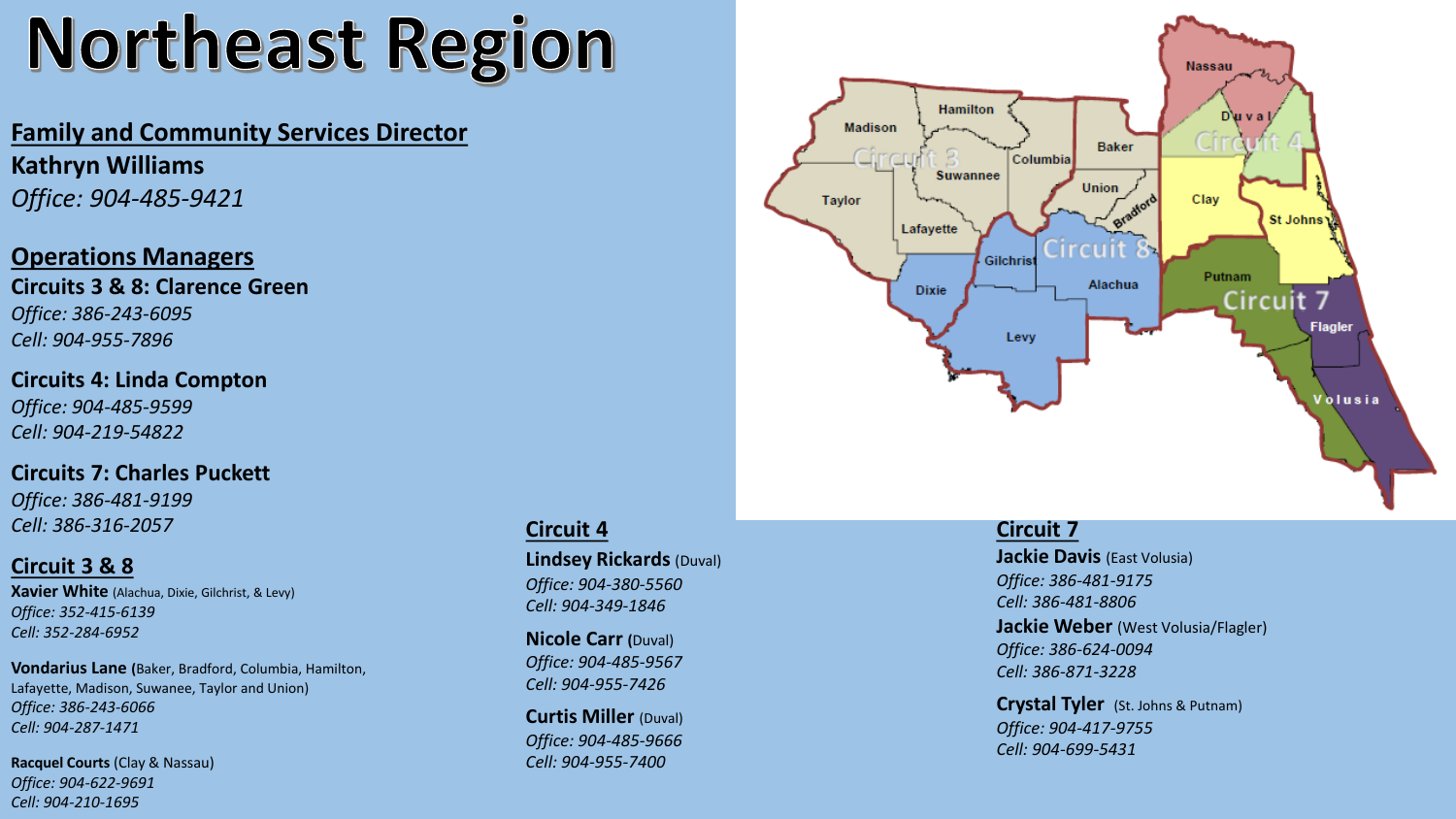# **Central Region**

**Family and Community Services Director**

**Stephanie Weis** *Office: 407-317-7050*

**Operations Managers Circuit 5: David Martine** *Phone: 863-860-9806* **Circuit 9: Shakira Hunt** *Phone: 407-956-0302* **Circuit 10: David Stoops** *Phone: 863-860-9758* **Circuit 18: Samantha Taylor** *Phone: 321-537-1886*

## **Circuit 5**

**Russell Mohrbach** (Lake) *Cell: 352-978-7319*

**Marty Fuqua (**Citrus & Hernando) *Cell: 352-745-8330*

**Robert Redding** (Marion & Sumter) *Cell: 352-442-3737*

**Angelia Dietrich** (Marion) C*ell: 352-208-2323*

#### **Circuit 9**

**LaShara Brown** (Orange) *Cell: 407-721-0764* **Richard H. Carr (**Orange) *Cell: 407-902-5630* **Renee Morgan** (Orange) *Cell: 407-398-4440* **Kristie Demps** (Orange) C*ell: 407-721-0051* **Richard Gore** (Osceola) C*ell: 407-873-1548*



### **Circuit 10**

**Victoria Gamez** (Hardee, Highlands, & Polk) *Cell: 863-214-2625*

**Ryan Duke(**Polk) *Cell: 863-860-9817*

**Tammy Tomlinson** (Polk) *Cell: 863-860-9838*

### **Circuit 18**

**Cheryl Christie** (Brevard) *Cell: 321-720-0323*

**Thomas Loveland (**Brevard) *Cell: 321-507-3490*

*Seminole County Sheriff's Office* **Shana Sullivan** *Cell: 407-665-6629*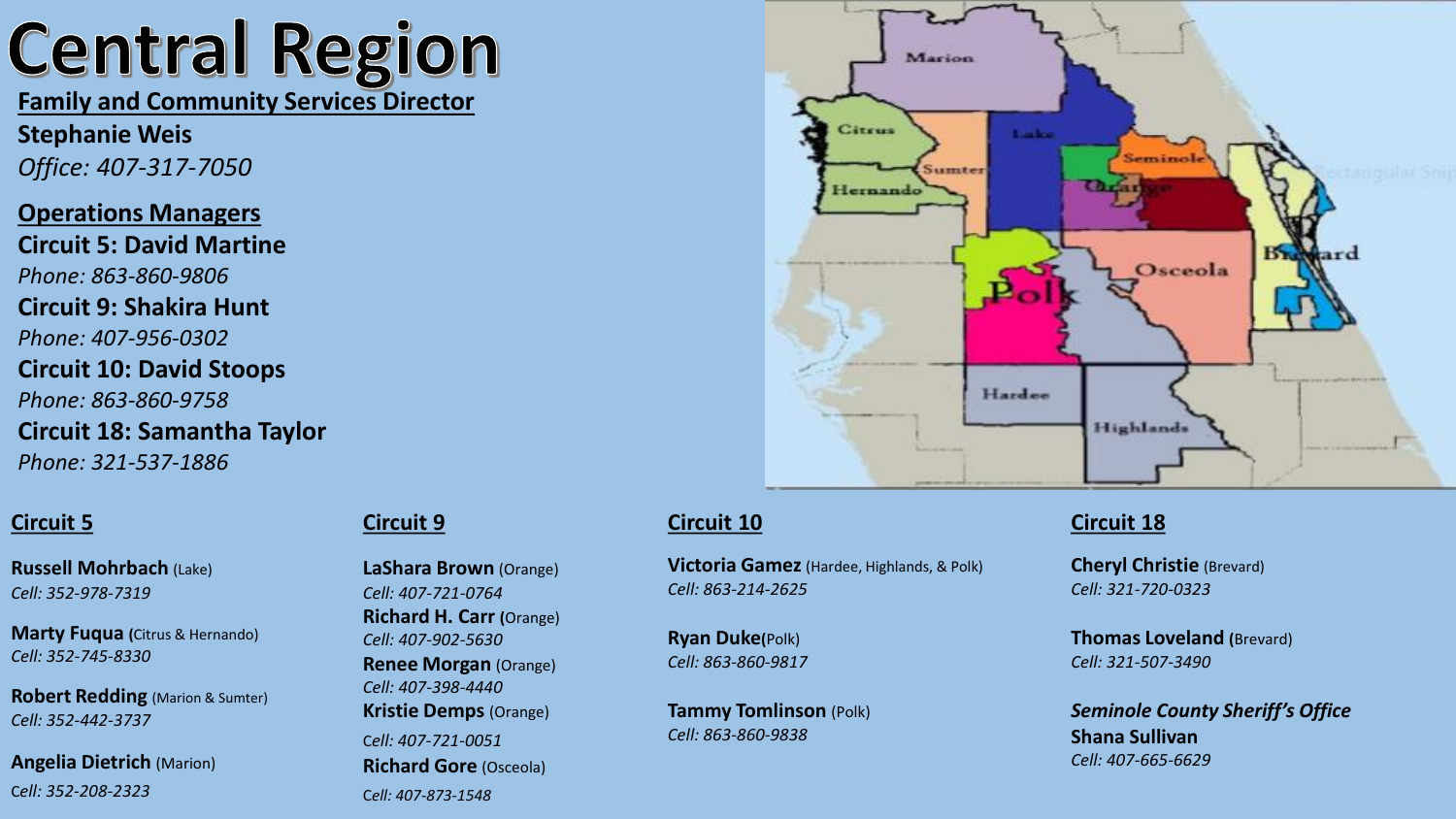# **Suncoast Region**

**Family and Community Services Director Marla Timmons** *Office: 813-337-5933*

**Operations Manager Circuits 12 & 20: Deborah Pieron** *Phone: 239-839-4188*



#### **Circuit 6**

*Pasco County Sheriff's Office* **Kenneth Kilian**  *Office: 727-243-8393*

*Pinellas County Sheriff's Office* **Brandi Lazaris** *Office: 727-582-3852 Cell: 727-647-5683*

#### **Circuit 12**

**Debra Allen-Johnson** (Sarasota & DeSoto) *Office: 941-554-1831 Cell: 941-780-3199*

*Manatee County Sheriff's Office* **Melissa Lancsarics** *Office: 941-747-3011 ext. 1920*

## **Circuit 13**

*Hillsborough County Sheriff's Office* **Jennifer Hock** *Office: 813-627-2015 Cell: 813-781-1517*

# **Circuit 20**

**Gina D'Avola** (Charlotte, Hendry & Glades) *Office: 239-601-9243 Cell: 239-994-2301*

**Theresa Fracek** (Lee) *Office: 239-895-0190 Cell: 239-663-4127*

**Algee Johnson**(Lee) *Office: 239-895-0173 Cell: 239-994-2327*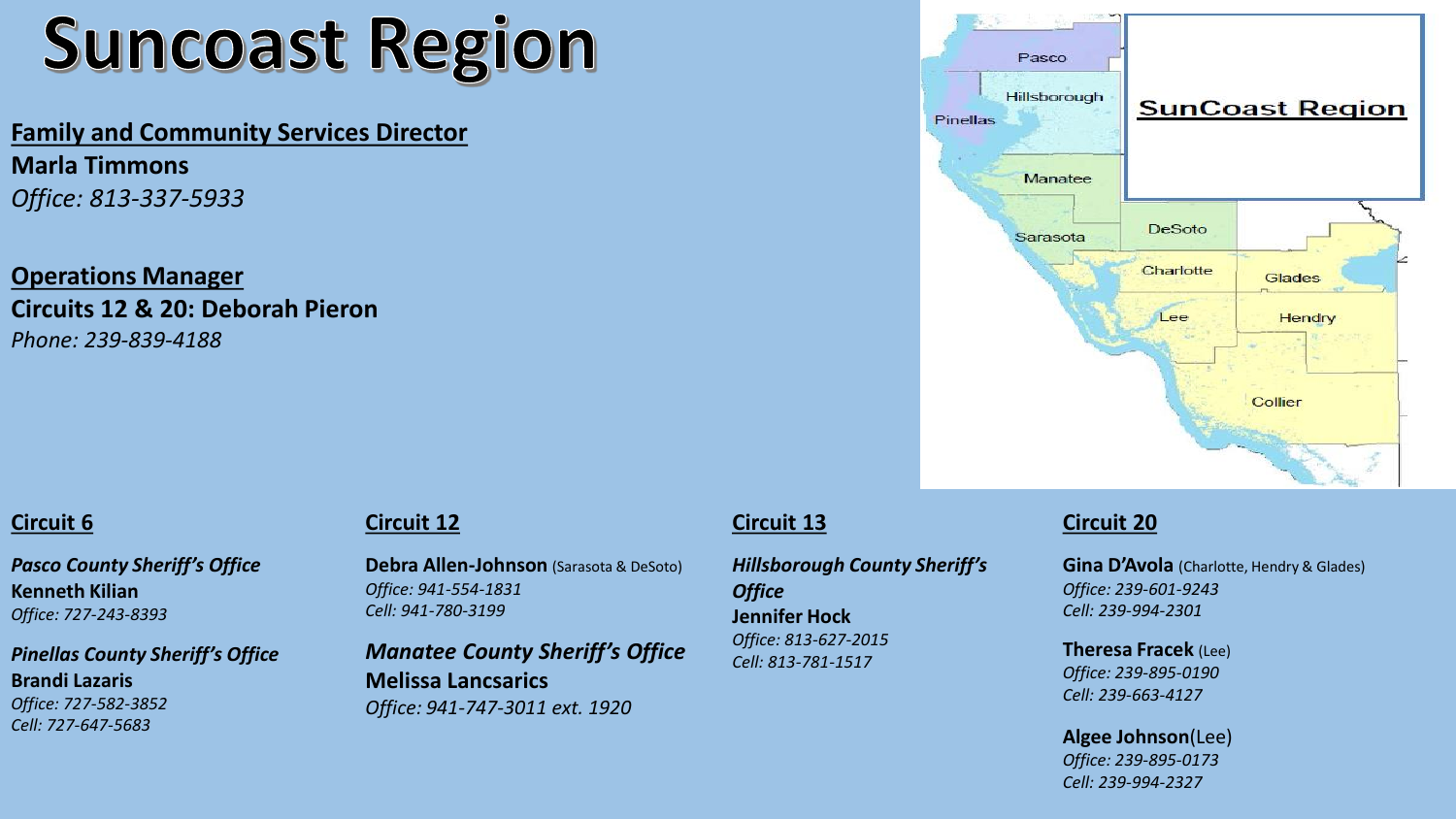# **Southeast Region**

# **Family and Community Services Director Robert Shea** *Office: 561-227-6668*

**Operations Manager Circuits 15 & 19: Amy Gregory** *Phone: 772-577-0311*



### **Circuit 15**

**Diana Roman** (Palm Beach) *Cell: 561-329-5221*

**Tiffany Crawford (**Palm Beach) *Cell: 561-386-2635*

**Kathy Spletstoser** (Palm Beach) *Cell: 863-824-4082*

**Lindsey McCrudden**(Palm Beach) C*ell: 561-315-5841*

## **Circuit 17**

*Broward County Sheriff's Office* **Denise Foster-Burkett** *Phone: 954-868-3978 Email: [Denise\\_Foster\\_Burkett@sheriff.org](mailto:Denise_Foster_Burkett@sheriff.org)*

**Yaritza Navarro** *Phone: 954-410-5652 Email: [Yaritza\\_Navarro@sheriff.org](mailto:Yaritza_Navarro@sheriff.org)*

**Anissa Yarbrough** *Phone: 954-410-5652 Email: [Anissa\\_Yarbrough@sheriff.org](mailto:Anissa_Yarbrough@sheriff.org)*

### **Circuit 19**

**Tim Slaven** (St. Lucie, Indian River) *Cell: 772-801-9016*

**Circuit 15 & 19 Kathy Spletstoser** (Palm Beach, Okeechobee, Martin) *Cell: 863-824-4082*

**Katherine Browder** (Weekend C-15 & 19) C*ell: 772-332-0091*